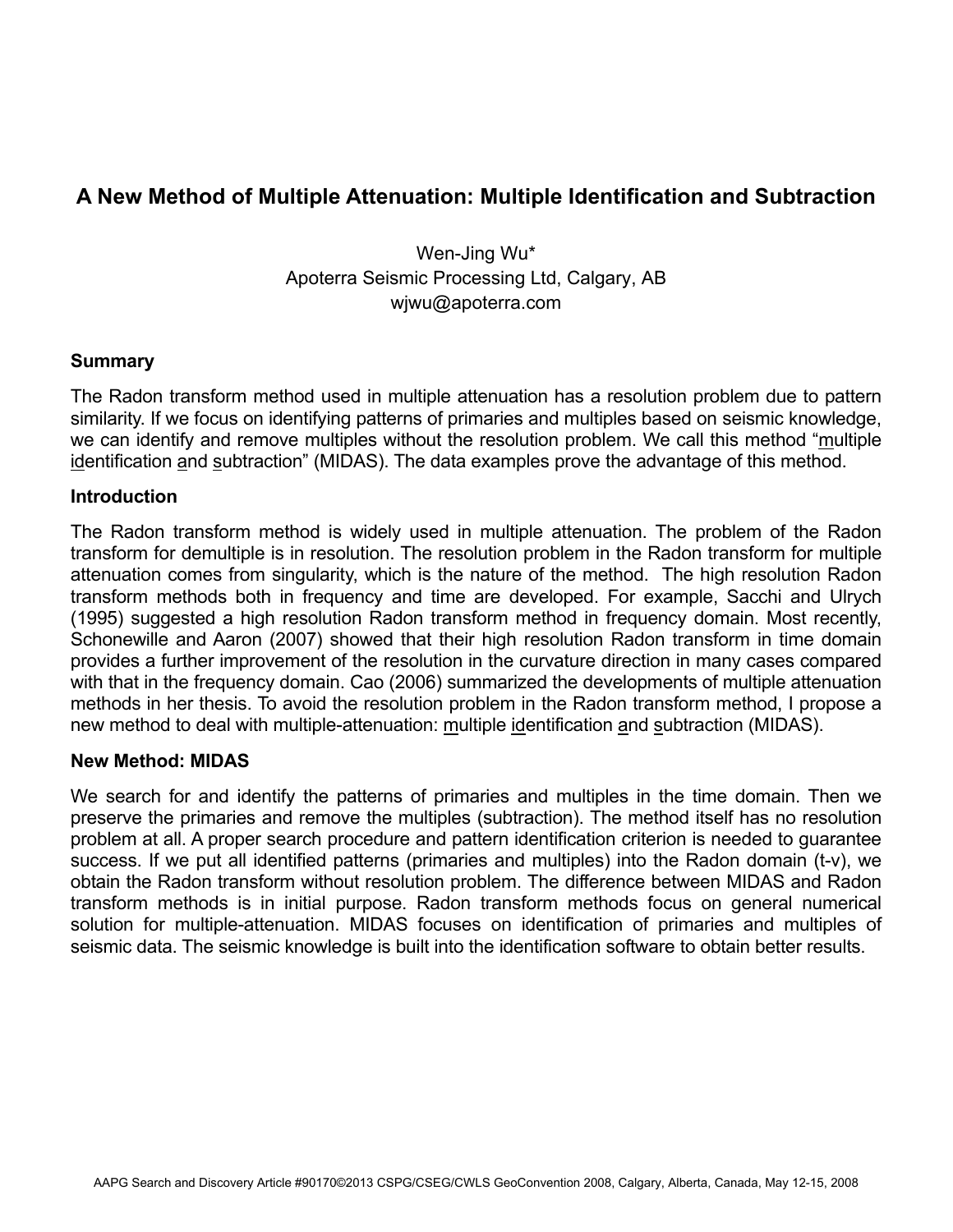The search pattern can be hyperbolic or parabolic, or other. Generally speaking, it is more accurate for the hyperbolic pattern and is more efficient for the parabolic. Today's computer memory is much larger than twenty years ago. If the computation program is optimized sufficiently, the hyperbolic pattern can be very efficient too. To guarantee accuracy, I optimize the program to use accurate hyperbolic pattern (Dix formula):

$$
T = \sqrt{T_0^2 + \frac{x^2}{v^2}}
$$

Where  $\mathcal{T}, \quad T_{_0}$  is two-way traveltime at offset x and 0 respectively, x is offset, and  $\bm{\nu}$  is velocity.

# **Data Examples**

In first synthetic data example (model A) there are twenty one events, one primary and twenty multiples with different curvatures: moveouts at the far offset are distributed evenly from 10 ms to 200 ms (Figure 1a). The results after multiple-attenuation by MIDAS are shown in Figure 1b and multiples identified and removed by MIDAS are shown in Figure 1c. The results are almost perfect and they clearly show that MIDAS has no resolution problem. The results with high resolution Radon transform (HRR) in frequency domain using parabolic pattern are shown in Figure 1 (d) and (f) with multiples removed from moveouts 20 ms and 4 ms respectively. The corresponding removed multiples are show in Figure 1 (e) and (g). Due to the resolution problem, the high resolution Radon transform method cannot completely remove less than 30 ms moveout multiples without damaging the primary (Figure 1 (d) and (e)). It removes about half of primary and still leave significant 10 ms moveout multiple (Figure 1 (f) and (g)). In second synthetic data example (model B) there are twenty five events with many overlaps, three primaries and twenty two multiples with different curvatures: moveouts at far offset are 10, 15, 18, 25X3, 30X2, 35X2, 40, 45, 50X2, 60X2, 180, 200, 225, 260, 280, 300 ms. This example is a little closer to a real data situation and clearly shows the importance of multiple attenuation, if prestack data are requested in interpretation. The model and the results with MIDAS and high resolution Radon transform are shown in Figure 2. The conclusion is the same as in model A. The real seismic data are quite noisy. To verify the advantage of the new method MIDAS when applying it to the real data sets, I add strong random noise to model A (noise model A) and model B (noise model B). The noise models, A and B, are shown in Figure 3(a) and Figure 4(a) respectively, and the results of multiple attenuation with MIDAS and high resolution Radon transform, are also shown in Figures 3 and 4. The conclusion is kept the same for the noise models A and B. This indicates that the MIDAS does not only work well for perfect synthetic data, it can also work well for real data sets. The real data results with MIDAS are encouraging. We will show real data results in the presentation.

# **Conclusions**

The multiple identification and subtraction (MIDAS) method proposed in this paper has no resolution problem. The pattern identification criterion is important to guarantee success*.* It just focuses on identifying patterns, so it is easy to handle many requests and special cases. To guarantee accuracy, using accurate hyperbolic pattern should be considered.

This technique also can be used to construct missing data.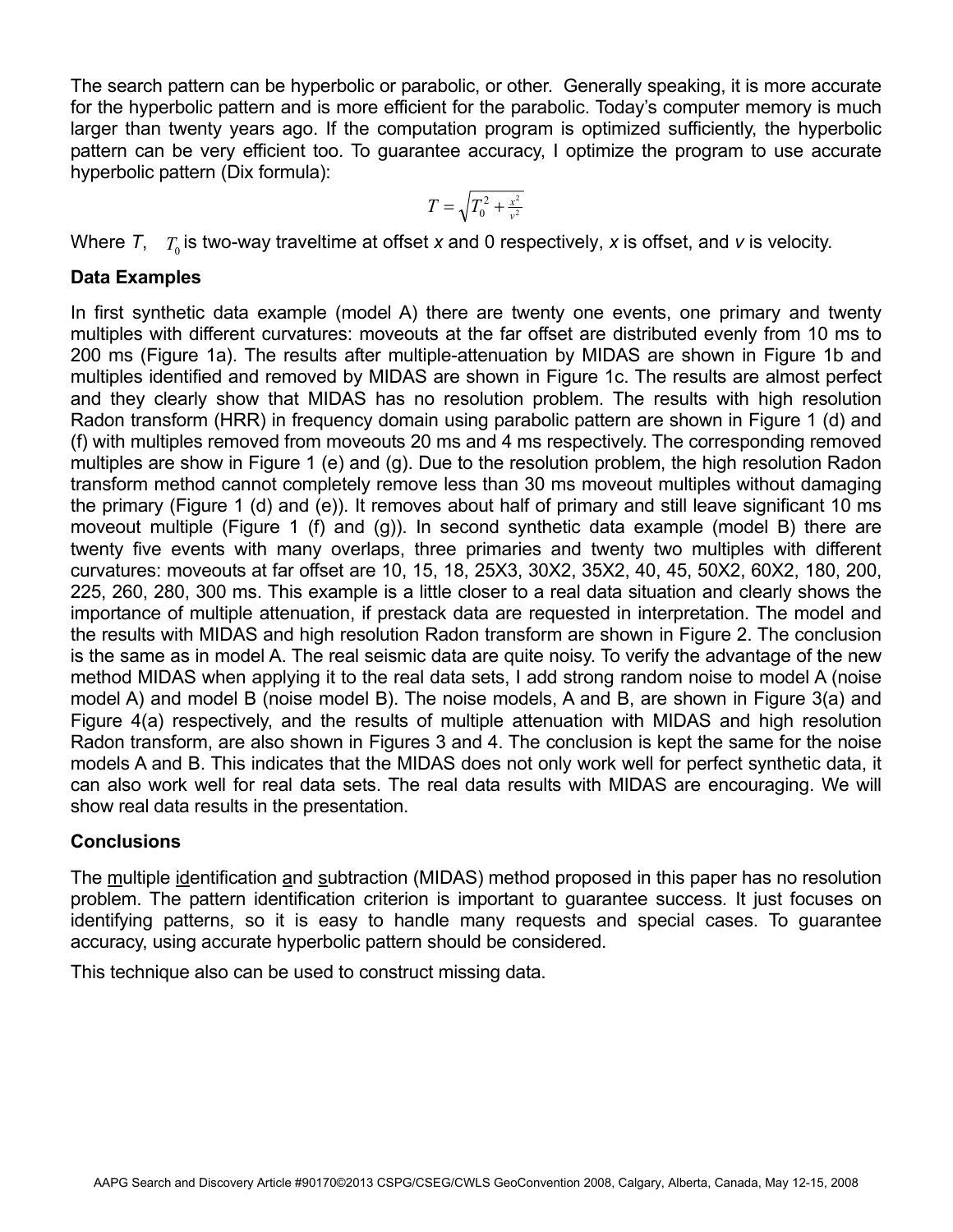# **Acknowledgements**

I would like to thank Apoterra Seismic Processing Ltd. for the permission to publish this paper. Thanks are also due to my colleagues at Apoterra Seismic Processing Ltd. Especially, Jim Laing let me pay attention to this field that I was not familiar with before. He gave me many lessons from the history to the most recent developments of practical multiple attenuation. Robert Somerville and Chesheng Li gave me a lot of help with the programming.

#### **References**

Cao, Zhihong, 2006, Analysis and application of the Radon transform: M.Sc. thesis, University of Calgary.

Sacchi, M.D. and Ulrych, T.J., 1995, High-resolution velocity gathers and offset space reconstruction: Geophysics, **60**, 1169-1177. Schonewille, M.A. and Aaron, P.A., 2007, Applications of time-domain high-resolution Radon demultiple: 77<sup>th</sup> Annual International Meeting, SEG, Expanded Abstracts, 2565-2569.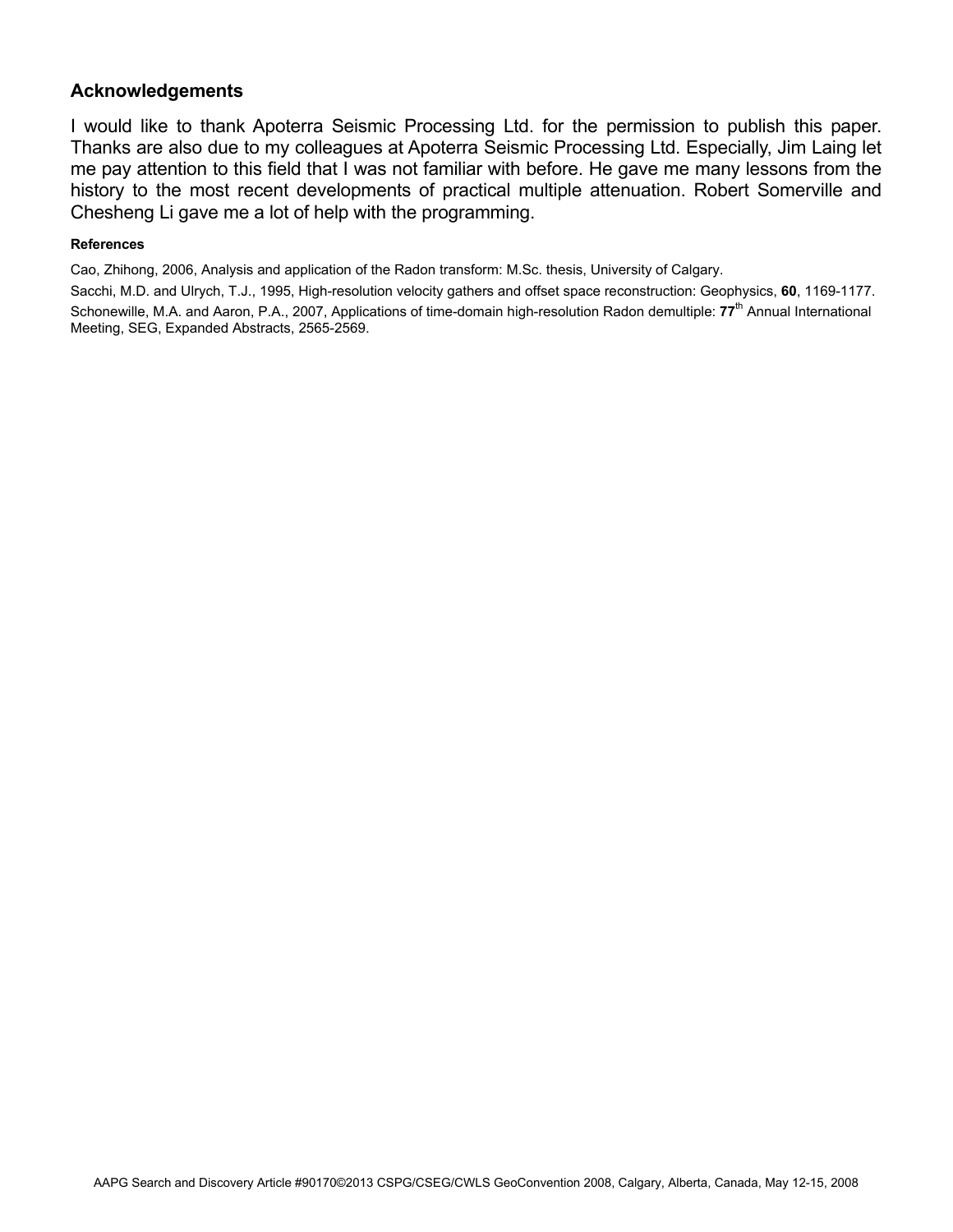

Figure1: Synthetic data (model A): twenty one events, one primary and twenty multiples with different curvatures: moveouts at far offset distributed evenly from 10 ms to 200 ms (a). The results of multiple attenuation using (b) MIDAS; (d) HRR with removing from moveout 20ms; (f) HRR from moveout 4ms. Corresponding removed multiples are shown in (c), (e) and (g) respectively.



Figure 2: Synthetic data (model B): twenty five events, three primaries and twenty two multiples with different curvatures: moveouts at far offset are 10, 15, 18, 25X3, 30X2, 35X2, 40, 45, 50X2, 60X2, 180, 200, 225, 260, 280, 300 ms (a). The results of multiple attenuation using (b) MIDAS; (d) HRR with removing from moveout 20ms; (f) HRR from moveout 4ms. Corresponding removed multiples are shown in (c), (e) and (g) respectively.